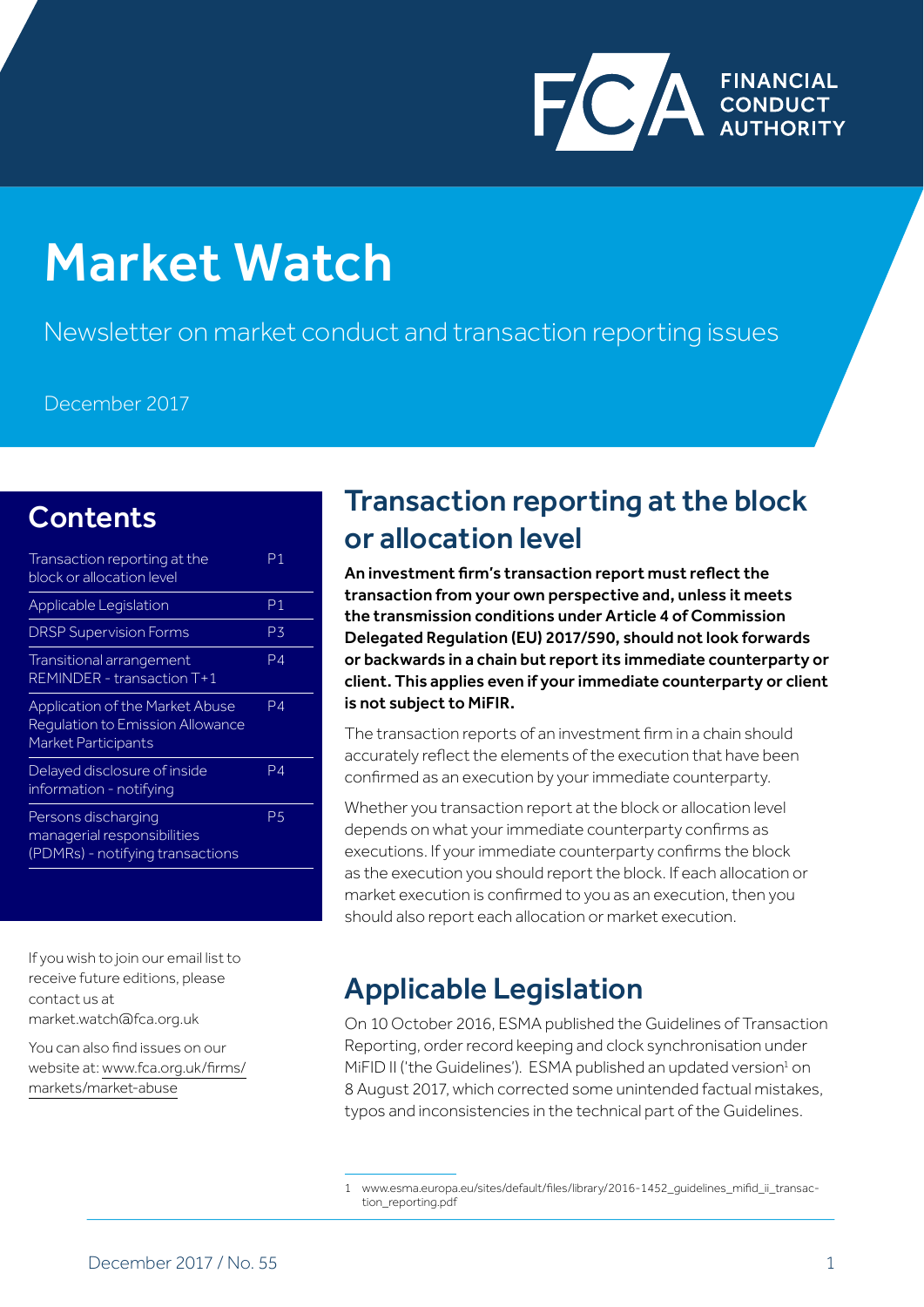The official translations of the Guidelines were published on 2 October 2017.

From 3 January 2018, the existing MiFID I, SUP 17 of the FCA Handbook and the FCA's Transaction Reporting User Pack (TRUP) version 3.1 (Feb 2015) will no longer apply.

In relation to transaction reporting, order record keeping for trading venues and clock synchronisation the following provisions will apply from 3 January 2018:

- Markets in Financial Instrument Directive 2014/65/EU (MiFID)2
- Markets in Financial Instruments Regulation (EU) No 600/2014 (MiFIR)3
- Regulatory Standards for transaction reporting4
- MAR Market Conduct (MAR 9.5)5
- The Guidelines on transaction reporting, order record keeping and clock synchronisation<sup>6</sup>
- ESMA Questions and Answers on MiFIR data reporting7
- SUP 17A of the FCA Handbook<sup>8</sup>
- SUP Transitional Provisions (TP 9)9

Market participants must follow the schema validation<sup>10</sup>, reporting instructions<sup>11</sup> and the transaction reporting validations $12$ :

Please note, there is a transitional provision (SUP Transitional Provisions (TP 9)) that will continue to apply the provisions under MiFID I to transactions that took place prior to 3 January 2018 and the provisions in SUP 17 and TRUP will apply in respect of transactions executed before 3 January 2018.

<sup>2</sup> http://eur-lex.europa.eu/legal-content/EN/TXT/PDF/?uri=CELEX:32014L0065&from=EN

<sup>3</sup> http://eur-lex.europa.eu/legal-content/EN/TXT/PDF/?uri=CELEX:32014R0600&qid=1473947823581&from=en

<sup>4</sup> http://eur-lex.europa.eu/legal-content/EN/TXT/PDF/?uri=CELEX:32017R0590&from=EN

<sup>5</sup> https://www.handbook.fca.org.uk/handbook/MAR/9/5.html

<sup>6</sup> www.esma.europa.eu/sites/default/files/library/2016-1452\_guidelines\_mifid\_ii\_transaction\_reporting.pdf

<sup>7</sup> https://www.esma.europa.eu/file/21278/download?token=7gCWzi\_l

<sup>8</sup> http://eur-lex.europa.eu/legal-content/EN/TXT/PDF/?uri=CELEX:32017R0590&from=EN

<sup>9</sup> www.handbook.fca.org.uk/handbook/SUP/TP/9/9.html?date=2018-01-03&timeline=True 10 www.esma.europa.eu/sites/default/files/library/2016-1521\_annex\_2\_mifir\_transaction\_reporting\_iso20022\_xml\_ schemas zin

<sup>11</sup> www.esma.europa.eu/sites/default/files/library/2016-1521\_mifir\_transaction\_reporting\_technical\_reporting\_instructions.pdf

<sup>12</sup> www.esma.europa.eu/sites/default/files/library/2016-1521\_annex\_1\_mifir\_transaction\_reporting\_validation\_rules. xlsx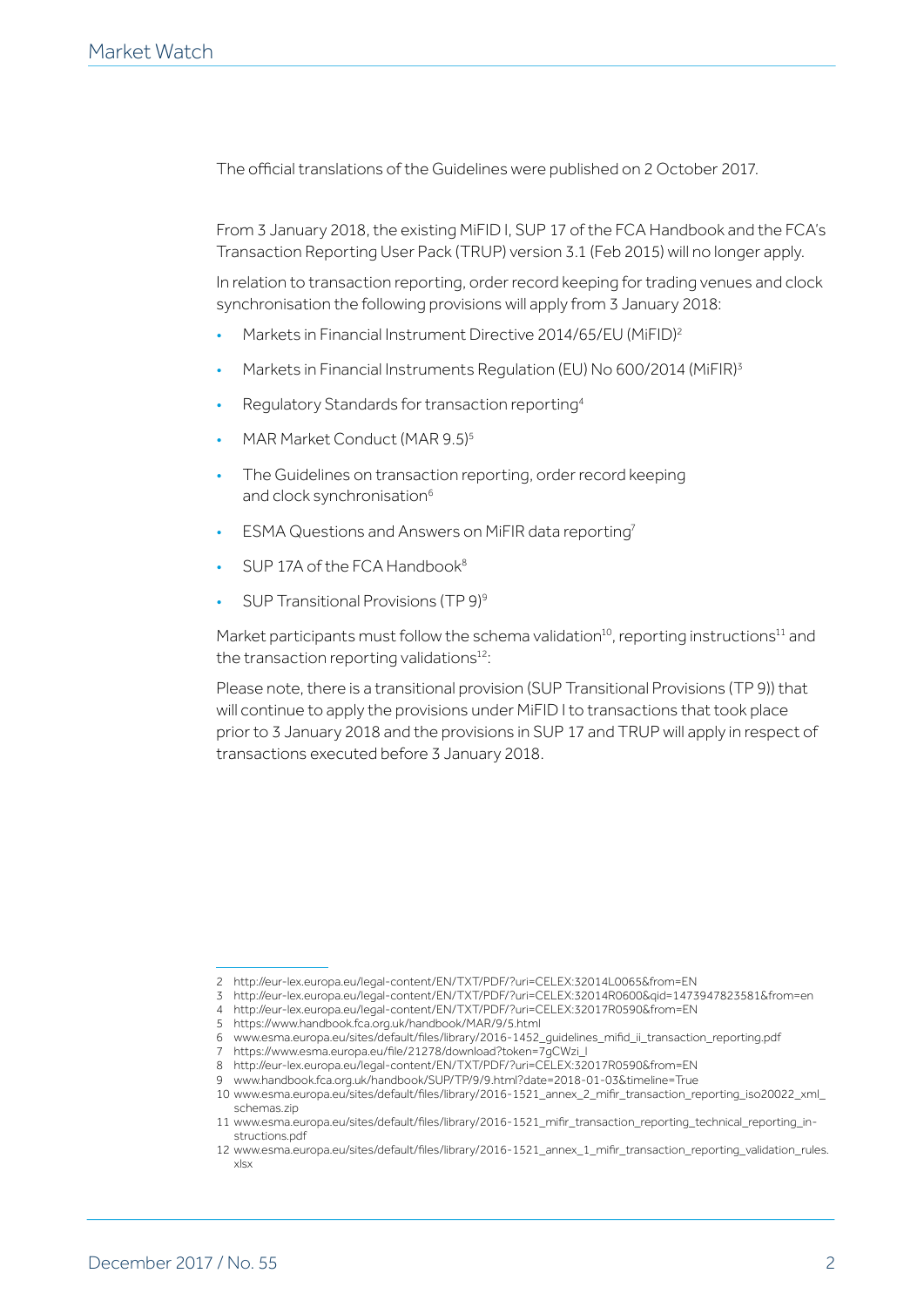## DRSP Supervision Forms

Under MiFID II, we are required to supervise Data Reporting Service Providers (DRSPs). This includes ongoing monitoring that DRSPs comply at all times with the conditions for initial authorisation established under Title V of MiFID II.

A DRSP is required to notify us of issues that may affect its compliance with the conditions of its initial authorisation and other notifications. These notifications form the basis of our supervisory forms described below and are on our website<sup>13</sup>.

| Name of form                        | <b>Purpose of the form</b>                                                                                                                                                                                                                                                                                                                                         |
|-------------------------------------|--------------------------------------------------------------------------------------------------------------------------------------------------------------------------------------------------------------------------------------------------------------------------------------------------------------------------------------------------------------------|
| Yearly Notification form            | DRSP wishes to notify us of its ongoing compliance<br>with Title V of MiFID II and the information provided<br>at the time of authorisation and afterwards.                                                                                                                                                                                                        |
| Ad hoc notification form            | DRSP wishes to notify us about matters required<br>by the regulatory technical standards on the<br>authorisation, organisational requirements and<br>the publication of transactions for data reporting<br>services providers <sup>14</sup> . This includes:                                                                                                       |
|                                     | breaches in physical and electronic security                                                                                                                                                                                                                                                                                                                       |
|                                     | measures                                                                                                                                                                                                                                                                                                                                                           |
|                                     | service interruptions or connection disruptions<br>in respect of ARMs, errors or omissions in the<br>transaction report caused by the ARM                                                                                                                                                                                                                          |
| Material Change in information form | DRSP wishes to notify us before implementation of<br>a material change in the information provided at the<br>time of authorisation and afterwards. This includes:<br>planned significant changes to a DRSP's IT<br>system<br>information relating to the outsourcing of any<br>critical function<br>For ARMs this includes use of data centres outside<br>the EEA. |
| Cancellation of authorisation form  | DRSP wishes to cancel its data reporting services<br>authorisation in accordance with Regulation 11(1)<br>(b) of the Data Reporting Services Regulations 2017.<br>The form can also be used, to cease provision of all<br>data reporting services.                                                                                                                 |
| Variation of authorisation form     | DRSP wishes to provide one or more additional<br>data reporting service, or remove one or more data<br>reporting services, where at least one data reporting<br>service will continue to be provided in accordance<br>with Regulation 12(1) of the Data Reporting Services<br>Regulations 2017.                                                                    |
| Change of management body form      | DRSP wishes to make changes to members of its<br>management body. It must submit to us the ESMA<br>form Annex III of the technical standards for the<br>standard forms, templates and procedures for the<br>authorisation of data reporting services providers<br>and related notifications.                                                                       |

<sup>13</sup> www.fca.org.uk/markets/mifid-ii/data-reporting-services-providers

<sup>14</sup> https://ec.europa.eu/transparency/regdoc/rep/3/2016/EN/3-2016-3201-EN-F1-1.PDF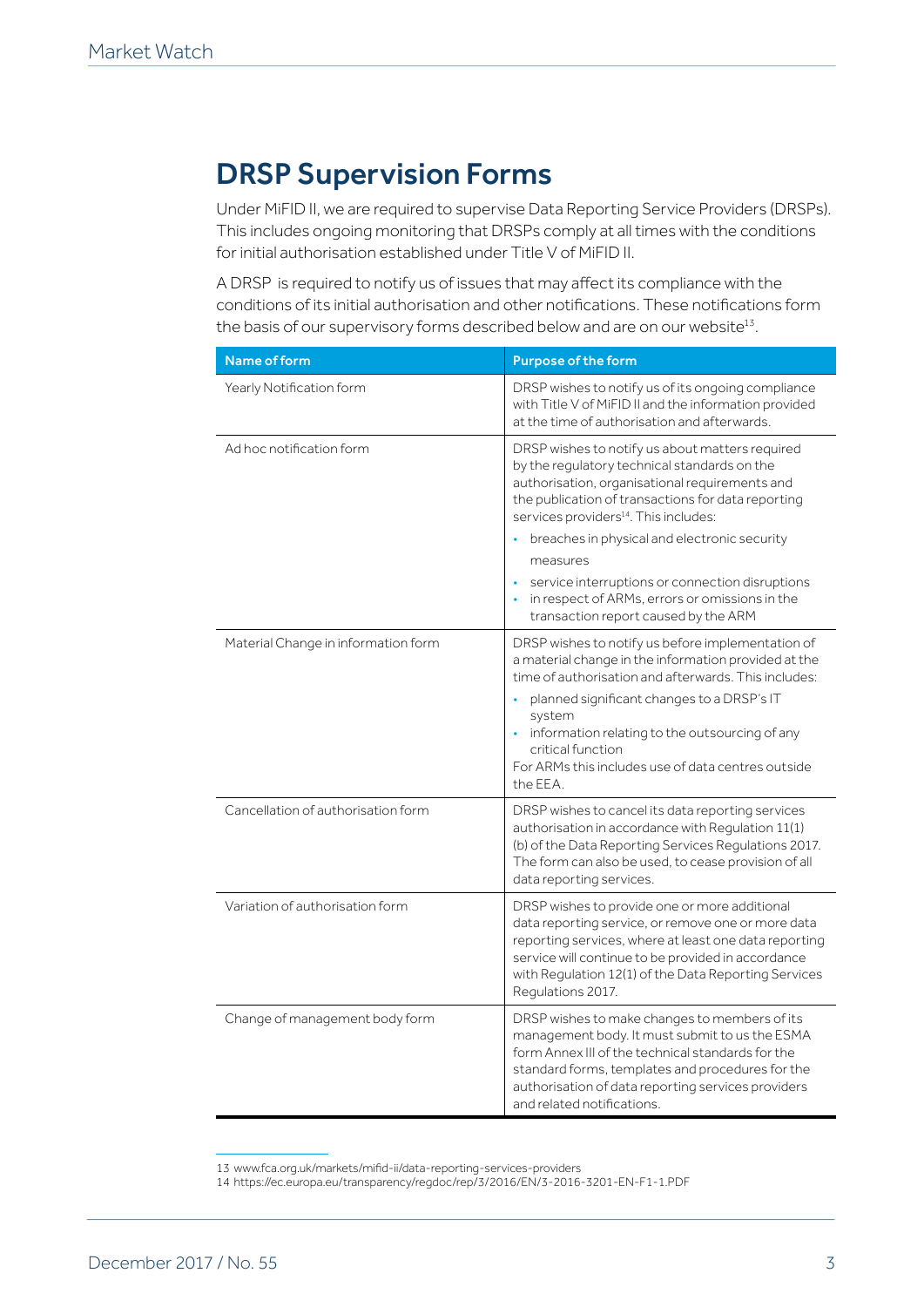# Transitional arrangement REMINDER – transaction reporting on T+1

Investment firms have an obligation to transaction report as quickly as possible and not later than the close of the working day following the day that the transaction took place (T+1).

If you choose to submit your MiFID I transaction reports with a trade date of 2 January 2018 on 3 January 2018, then you are reminded to check that your ARM will still submit your MiFID I transaction reports to us.

If your ARM can't submit your MiFID I transaction reports with a trade date of 2 January 2018 on 3 January 2018, then you will need to make other arrangements to fulfil your obligations. As outlined in Market Watch 5415, this also applies to any amendments or cancellations that you have to make to your MiFID I transaction reports for the period 3 – 12 January 2018.

<sup>15</sup> www.fca.org.uk/publication/newsletters/market-watch-54.pdf